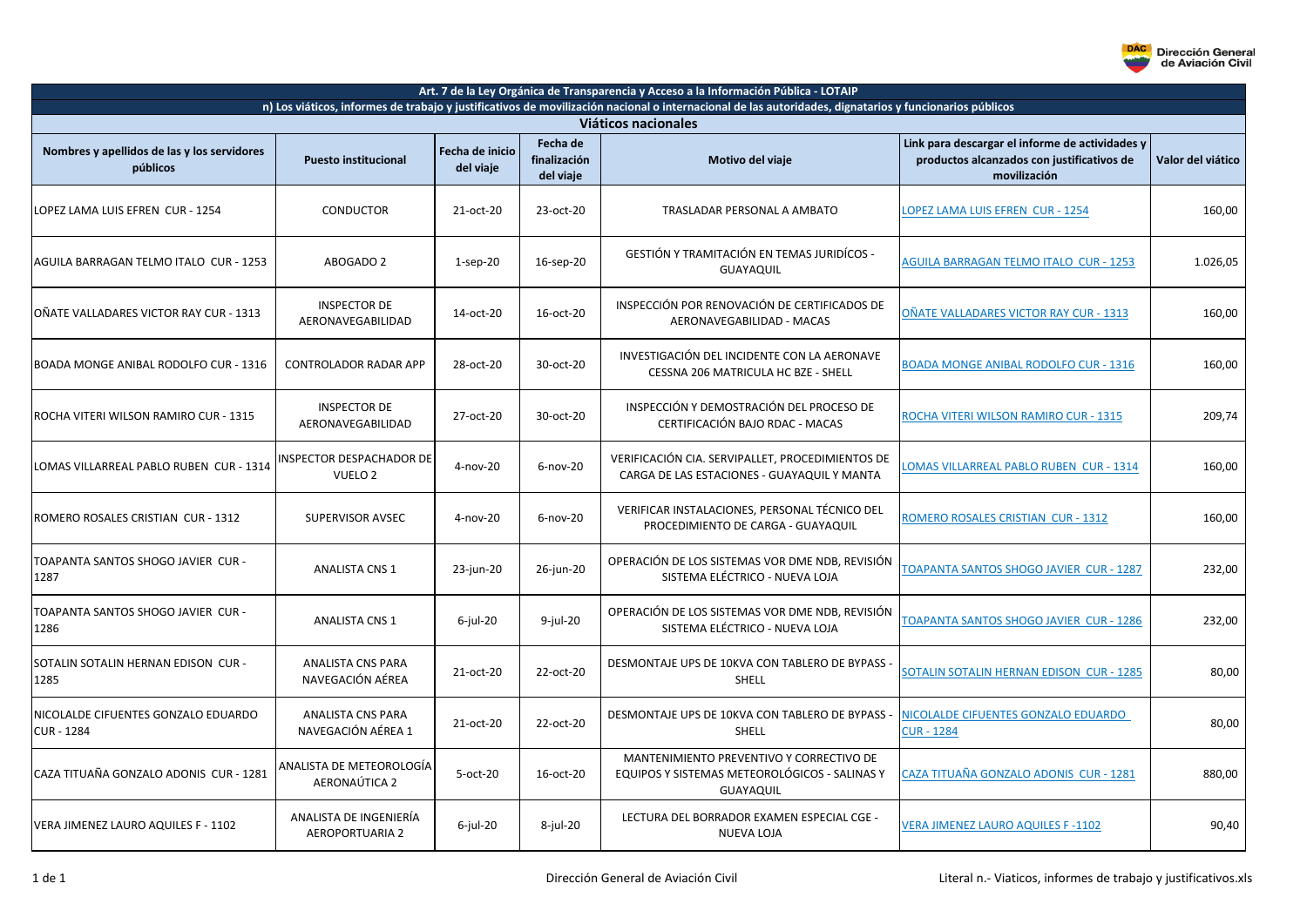

**DAC** 

**Dirección General** de Aviación Civil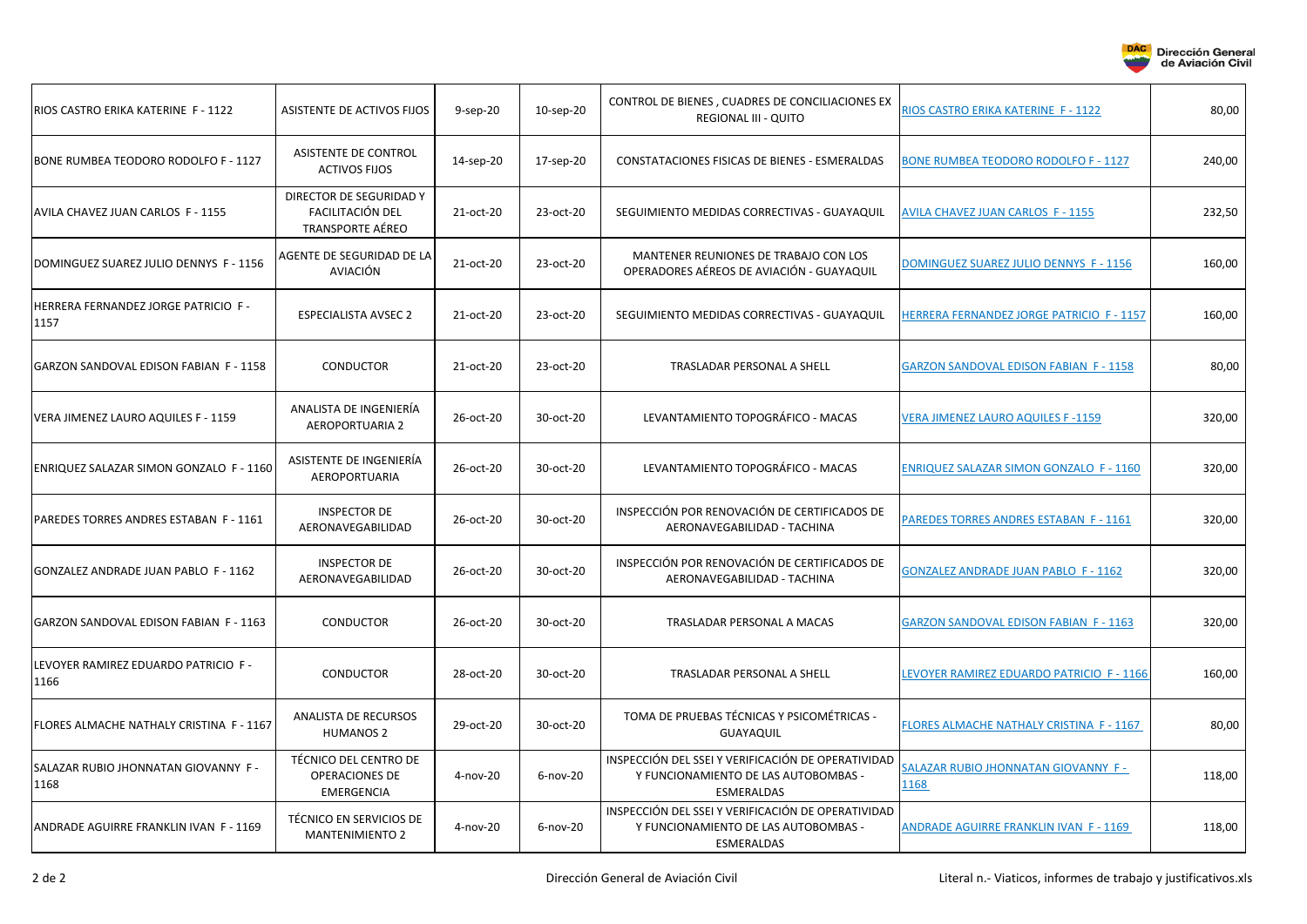

| PAREDES TAPIA GUIDO GIOVANI F - 1170        | TÉCNICO DESPACHO DE<br>COMBUSTIBLE DE AVIACIÓN                      | $4 - nov-20$ | $6$ -nov-20 | INSPECCIÓN Y VERIFICACIÓN DE ELEMENTOS FILTRANTES<br>EN LA PLANTA ECUAFUEL ESMERALDAS                                                                  | PAREDES TAPIA GUIDO GIOVANI F - 1170           | 160,00 |
|---------------------------------------------|---------------------------------------------------------------------|--------------|-------------|--------------------------------------------------------------------------------------------------------------------------------------------------------|------------------------------------------------|--------|
| MEJIA PEÑAHERRERA EDGAR ROBERTO F -<br>1171 | SUPERVISOR DE<br><b>OPERACIONES DE</b><br>COMBUSTIBLE DE AVIACIÓN   | $4 - nov-20$ | $6$ -nov-20 | INSPECCIÓN Y VERIFICACIÓN DE ELEMENTOS FILTRANTES<br>EN LA PLANTA ECUAFUEL ESMERALDAS                                                                  | MEJIA PEÑAHERRERA EDGAR ROBERTO F - 1171       | 160,00 |
| SALAZAR RUBIO JHONNATAN GIOVANNY F-<br>1173 | TÉCNICO DEL CENTRO DE<br><b>OPERACIONES DE</b><br><b>EMERGENCIA</b> | 9-nov-20     | 13-nov-20   | INSPECCIÓN DEL SSEI Y VERIFICACIÓN DE OPERATIVIDAD<br>Y FUNCIONAMIENTO DE LAS AUTOBOMBAS - LAGO<br><b>AGRIO</b>                                        | SALAZAR RUBIO JHONNATAN GIOVANNY F-<br>1173    | 320,00 |
| DELGADO TOLEDO CARLOS EDMUNDO F -<br>1174   | ANALISTA DE INFORMACIÓN<br>AERONAÚTICA                              | 9-nov-20     | 13-nov-20   | LEVANTAMIENTO GEOREFERENCIADO WGS-84 -<br><b>GUAYAQUIL</b>                                                                                             | DELGADO TOLEDO CARLOS EDMUNDO F - 1174         | 320,00 |
| SIMBAÑA TUPIZA LUIS ALFREDO F - 1175        | ANALISTA DE INFORMACIÓN<br>AERONAÚTICA                              | 9-nov-20     | 13-nov-20   | LEVANTAMIENTO GEOREFERENCIADO WGS-84 -<br><b>GUAYAQUIL</b>                                                                                             | SIMBAÑA TUPIZA LUIS ALFREDO F - 1175           | 320,00 |
| PINCHA TOAPANTA JORGE ANÍBAL F - 1176       | AGENTE DE SEGURIDAD DE LA<br><b>AVIACIÓN</b>                        | 5-nov-20     | $6$ -nov-20 | INSPECCIÓN DE FACILIDADES E INFRAESTRUCTURA,<br>DESPACHO DE PASAJEROS, LIMPIEZA EXTERIOR DE<br>AERONAVES - GUAYAQUIL                                   | PINCHA TOAPANTA JORGE ANÍBAL F - 1176          | 80,00  |
| CHUSIN VILLALBA CARLOS ARTURO F - 1178      | <b>AGENTE AVSEC</b>                                                 | 5-nov-20     | $6$ -nov-20 | INSPECCIÓN DE FACILIDADES E INFRAESTRUCTURA,<br>DESPACHO DE PASAJEROS, LIMPIEZA EXTERIOR DE<br>AERONAVES - GUAYAQUIL                                   | <b>CHUSIN VILLALBA CARLOS ARTURO F - 1178</b>  | 80,00  |
| RAMOS TAPIA CHRISTIAN ALEXIS F - 1179       | <b>CONTROLADOR RADAR APP</b>                                        | 10-nov-20    | 12-nov-20   | REVISIÓN Y VALIDACIÓN DE LEVANTAMIENTO PARA<br>MODELO ETOD - GUAYAQUIL                                                                                 | RAMOS TAPIA CHRISTIAN ALEXIS F - 1179          | 160,00 |
| ACARO LEON EDGAR PATRICIO F - 1180          | TÉCNICO DE SERVICIOS DE<br><b>MANTENIMIENTO 1</b>                   | 9-nov-20     | 13-nov-20   | INSPECCIÓN DEL SSEI Y VERIFICACIÓN DE OPERATIVIDAD<br>DE LAS AUTOBOMBAS - LAGO AGRIO                                                                   | <b>ACARO LEON EDGAR PATRICIO F - 1180</b>      | 320,00 |
| CRUZ GOMEZ FREDDY JESUS F - 1185            | <b>CONDUCTOR</b>                                                    | 9-nov-20     | 13-nov-20   | TRASLADAR PERSONAL A LAGO AGRIO                                                                                                                        | CRUZ GOMEZ FREDDY JESUS F - 1185               | 320,00 |
| ARIAS PEREZ HUGO HIPOLITO F - 1188          | <b>CONDUCTOR</b>                                                    | 9-nov-20     | 13-nov-20   | TRASLADAR PERSONAL A GUAYAQUIL                                                                                                                         | <b>ARIAS PEREZ HUGO HIPOLITO F - 1188</b>      | 320,00 |
| VASQUEZ NAUPARI HECTOR ENRIQUE F - 1189     | <b>TÉCNICO CNS PARA</b><br>NAVEGACIÓN AÉREA 1                       | 10-nov-20    | 13-nov-20   | GRABACIÓN Y CARGA DE LA CURVA MONOPULSO CANAL<br>A Y B, SECTORIZACIÓN ZONAS DE REFLEXIÓN Y BLANKING VASQUEZ NAUPARI HECTOR ENRIQUE F - 1189<br>- SHELL |                                                | 240,00 |
| DOMINGUEZ SUAREZ JULIO DENNYS F - 1192      | AGENTE DE SEGURIDAD DE LA<br>AVIACIÓN                               | 12-nov-20    | 13-nov-20   | INSPECCIÓN Y DEMOSTRACIÓN DEL TRÁMITE DE<br>RENOVACIÓN DE LA CARTA DE AUTORIZACIÓN DE<br>SERVICIOS - CUENCA                                            | DOMINGUEZ SUAREZ JULIO DENNYS F - 1192         | 80,00  |
| LOPEZ LAMA LUIS EFREN F - 1198              | <b>CONDUCTOR</b>                                                    | 10-nov-20    | 13-nov-20   | TRASLADAR PERSONAL A SHELL                                                                                                                             | LOPEZ LAMA LUIS EFREN F-1198                   | 240,00 |
| ENRIQUEZ SALAZAR SIMON GONZALO F - 1181     | ASISTENTE DE INGENIERÍA<br>AEROPORTUARIA                            | 9-nov-20     | 13-nov-20   | LEVANTAMIENTO TOPOGRÁFICO - GUAYAQUIL                                                                                                                  | <b>ENRIQUEZ SALAZAR SIMON GONZALO F - 1181</b> | 320,00 |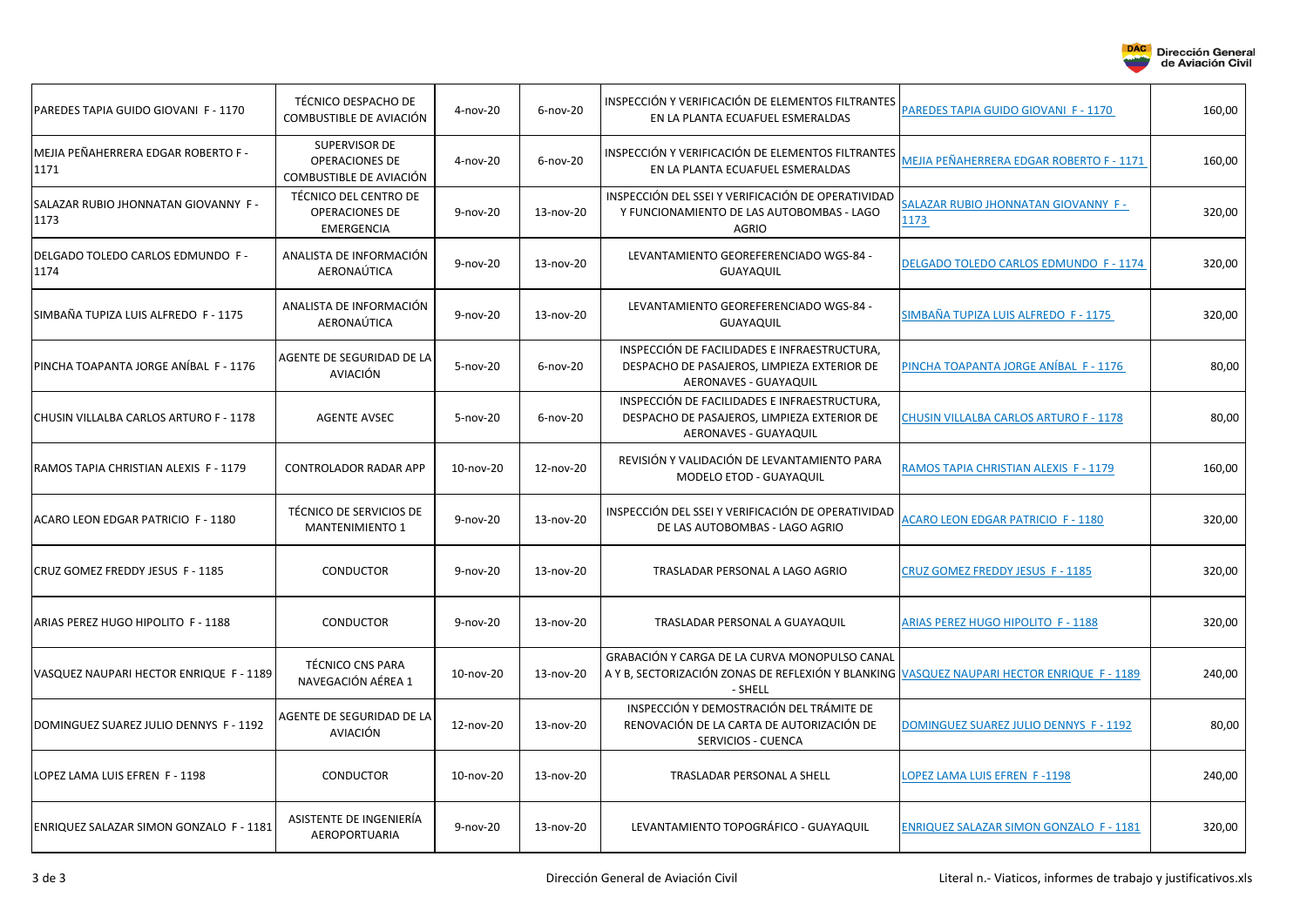

| LINCANGO ALVARO JOSE LUIS F - 1194           | <b>CONDUCTOR</b>                                                    | 16-nov-20    | 20-nov-20 | TRASLADAR PERSONAL AL COCA                                                                      | LINCANGO ALVARO JOSE LUIS F - 1194             | 318,00  |
|----------------------------------------------|---------------------------------------------------------------------|--------------|-----------|-------------------------------------------------------------------------------------------------|------------------------------------------------|---------|
| CHUSIN VILLALBA CARLOS ARTURO F - 1200       | AGENTE DE SEGURIDAD DE LA<br>AVIACIÓN                               | 12-nov-20    | 13-nov-20 | INSPECCIÓN DE MERCANCÍAS PELIGROSAS, DESPACHO<br>OPERACIONAL DE VUELO - CUENCA                  | CHUSIN VILLALBA CARLOS ARTURO F - 1200         | 80,00   |
| ANDRADE AGUIRRE FRANKLIN IVAN F - 1202       | TÉCNICO EN SERVICIOS DE<br><b>MANTENIMIENTO 2</b>                   | 16-nov-20    | 20-nov-20 | INSPECCIÓN DEL SSEI Y VERIFICACIÓN DE OPERATIVIDAD<br>DE LAS AUTOBOMBAS - EL COCA               | <b>ANDRADE AGUIRRE FRANKLIN IVAN F - 1202</b>  | 320,00  |
| AYERVE TOBAR ARMANDO ALEXANDER F-<br>1209    | <b>CONDUCTOR</b>                                                    | 16-nov-20    | 18-nov-20 | TRASLADAR PERSONAL A TÚLCAN                                                                     | AYERVE TOBAR ARMANDO ALEXANDER F - 1209        | 160,00  |
| LEVOYER RAMIREZ EDUARDO PATRICIO F -<br>1210 | <b>CONDUCTOR</b>                                                    | 16-nov-20    | 20-nov-20 | TRASLADAR PERSONAL - TAISHA                                                                     | EVOYER RAMIREZ EDUARDO PATRICIO F - 1210       | 320,00  |
| VERA VINUEZA LUIS IVAN F - 1211              | <b>CONDUCTOR</b>                                                    | 16-nov-20    | 20-nov-20 | TRASLADAR PERSONAL - SHELL                                                                      | VERA VINUEZA LUIS IVAN F - 1211                | 320,00  |
| OÑATE VALLADARES VICTOR RAY F -1193          | <b>INSPECTOR DE</b><br>AERONAVEGABILIDAD                            | 16-nov-20    | 18-nov-20 | INSPECCION POR RENOVACION DE CERTIFICADOS -<br><b>MACAS</b>                                     | OÑATE VALLADARES VICTOR RAY F - 1193           | 160,00  |
| SALAZAR RUBIO JHONNATAN GIOVANNY F -<br>1197 | TÉCNICO DEL CENTRO DE<br><b>OPERACIONES DE</b><br><b>EMERGENCIA</b> | 16-nov-20    | 20-nov-20 | INSPECCIÓN DEL SSEI Y VERIFICACIÓN DE OPERATIVIDAD<br>Y FUNCIONAMIENTO DE LAS AUTOBOMBAS - COCA | SALAZAR RUBIO JHONNATAN GIOVANNY F-<br>1197    | 320,00  |
| VERA JIMENEZ LAURO AQUILES F - 1203          | ANALISTA DE INGENIERÍA<br><b>AEROPORTUARIA 2</b>                    | 16-nov-20    | 20-nov-20 | LEVANTAMIENTO TOPOGRÁFICO - MACAS                                                               | <b>VERA JIMENEZ LAURO AQUILES F-1203</b>       | 320,00  |
| FUERTES PAZMIÑO DIEGO ORLANDO F - 1204       | ANALISTA DE INGENIERÍA<br><b>AEROPORTUARIA 1</b>                    | 16-nov-20    | 20-nov-20 | LEVANTAMIENTO TOPOGRÁFICO - MACAS                                                               | FUERTES PAZMIÑO DIEGO ORLANDO F - 1204         | 320,00  |
| ENRIQUEZ SALAZAR SIMON GONZALO F - 1205      | ASISTENTE DE INGENIERÍA<br>AEROPORTUARIA                            | 16-nov-20    | 20-nov-20 | LEVANTAMIENTO TOPOGRÁFICO - MACAS                                                               | <b>ENRIQUEZ SALAZAR SIMON GONZALO F - 1205</b> | 320,00  |
| AYERVE TOBAR ARMANDO ALEXANDER F -<br>1182   | <b>CONDUCTOR</b>                                                    | 9-nov-20     | 13-nov-20 | TRASLADAR PERSONAL - LAGO AGRIO                                                                 | AYERVE TOBAR ARMANDO ALEXANDER F - 1182        | 320,00  |
| CISNEROS FONSECA MIGUEL ANGEL F - 1190       | <b>ANALISTA CNS PARA</b><br>NAVEGACIÓN AÉREA 1                      | $9 - nov-20$ | 13-nov-20 | CAMBIO CONSOLA TORRE DE CONTROL DE CABLEADO<br>MANUAL - LAGO AGRIO                              | CISNEROS FONSECA MIGUEL ANGEL F - 1190         | 320,00  |
| TORRES RAZA WILSON F. 943                    | <b>DIRECTOR</b>                                                     | 5-oct-20     | 8-oct-20  | ASISTIR REUNION CONSTATACION MEJORAS TERMINAL                                                   | <b>TORRES RAZA WILSON F. 943</b>               | 368,09  |
| ECHEVERRIA MARTINEZ WLADIMIR F. 944          | ASIST.METEOROLOGIA                                                  | 23-sep-20    | 12-oct-20 | REEMPLAZAR METEOROLOGÍA                                                                         | ECHEVERRIA MARTINEZ WLADIMIR F. 944            | 1360,00 |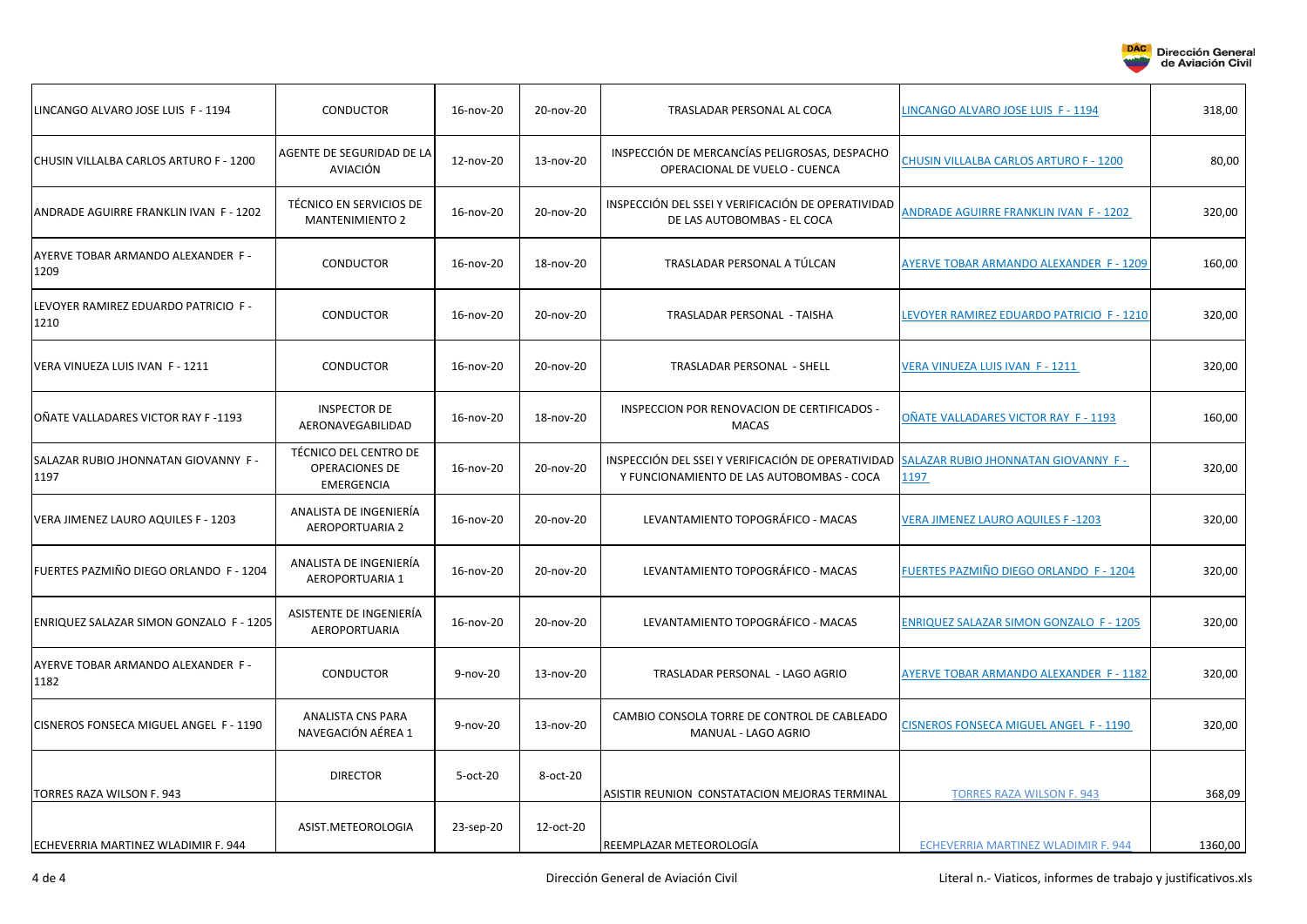

| TORRES RAZA WILSON C. F.946       | <b>DIRECTOR</b>            | 20-oct-20    | 22-oct-20 | ASISTIR REUNION CONSTATACION MEJORAS TERMINAL      | <b>TORRES RAZA WILSON C. F.946</b>       | 260,00 |
|-----------------------------------|----------------------------|--------------|-----------|----------------------------------------------------|------------------------------------------|--------|
| QUINDE PAREJA XIMENA F. 948       | ABOGADA                    | 20-oct-20    | 23-oct-20 | COORDINACION ENTREGA PISTA                         | <b>QUINDE PAREJA XIMENA F. 948</b>       | 240,00 |
| DELGADO VITERI JOSE F.949         | <b>INGENIERO</b>           | 20-oct-20    | 28-oct-20 | SUPERVICION Y FISCALIZACION DE OBRAS               | <b>DELGADO VITERI JOSE F.949</b>         | 80,00  |
| JUNCO NOBOA CRISTINA F-950        | ARQUITECTA                 | 27-oct-20    | 28-oct-20 | SUPERVISION DE AREAS DEL TERMINAL                  | <b>JUNCO NOBOA CRISTINA F-950</b>        | 80,00  |
| ZUÑIGA ROSAS MANUEL F.951         | <b>INTENDENTE</b>          | 27-oct-20    | 28-oct-20 | REUNION ALCALDE Y CIAS FUMIGADORAS                 | ZUÑIGA ROSAS MANUEL F.951                | 130,00 |
| GONZALEZ MORALES CHARLEZ F.952    | <b>INTENDENTE</b>          | 27-oct-20    | 28-oct-20 | REUNION ALCALDE Y CIAS FUMIGADORAS                 | <b>GONZALEZ MORALES CHARLEZ F.952</b>    | 114,60 |
| VILLACIS MORA RODRIGO F-953       | <b>CHOFER</b>              | 27-oct-20    | 28-oct-20 | TRASLADO PERSONAL                                  | <b>VILLACIS MORA RODRIGO F-953</b>       | 80,00  |
| CARPIO SANCHEZ LUIS C.3004        | <b>CHOFER</b>              | 27-oct-20    | 28-oct-20 | TRASLADO PERSONAL                                  | <b>CARPIO SANCHEZ LUIS C.3004</b>        | 80,00  |
| GONZALEZ MORALES CHARLES F.955    | <b>INTENDENTE</b>          | 11-nov-20    | 12-nov-20 | ASISTIR REUNION TRABAJO CONTROL SUPERFICIES AERON  | <b>GONZALEZ MORALES CHARLES F.955</b>    | 130,00 |
| ZUÑIGA ROSAS MANUEL F.956         | <b>INTENDENTE</b>          | 10-nov-20    | 11-nov-20 | ASISTIR REUNION CONSTATACION MEJORAS TERMINAL      | ZUÑIGA ROSAS MANUEL F.956                | 122,72 |
| LOZANO SANTANA EDGAR F.958        | INGENIERO                  | 16-nov-20    | 17-nov-20 | ENTREGA RECEPCION DEFINITVA FINAL TRABAJOS SEÑALIZ | LOZANO SANTANA EDGAR F.958               | 80,00  |
| JUNCO NOBOA CRISTINA F.957        | ARQUITECTA                 | 16-nov-20    | 17-nov-20 | ENTREGA RECEPCION DEFINITVA FINAL TRABAJOS SEÑALIZ | <b>JUNCO NOBOA CRISTINA F.957</b>        | 74,00  |
| MOSQUERA ORQUECHO PATRICIO C.2846 | <b>ANALISTA CNS</b>        | $9 - nov-20$ | 10-nov-20 | CHEQUEO ANTENAS LOCALIZADOR EN SALINAS Y TRASLAD   | <b>MOSQUERA ORQUECHO PATRICIO C.2846</b> | 80,00  |
| DELGADO VITERI JOSE C.2844        | ESPECIALISTA EN INGENIERIA | 11-nov-20    | 12-nov-20 | ASISTIR Y EXPOSICION REUCNION TRABAJO CONTROLDE SI | DELGADO VITERI JOSE C.2844               | 80,00  |
| <b>ANDRADE BARBA HOMERO F.959</b> | SISTENTE RECURSOS HUMANO   | 23-nov-20    | 25-nov-20 | CONCLUIR TOMA FISICA BIENES MUEBLES EINMUEBLES     | <b>ANDRADE BARBA HOMERO F.959</b>        | 160,00 |